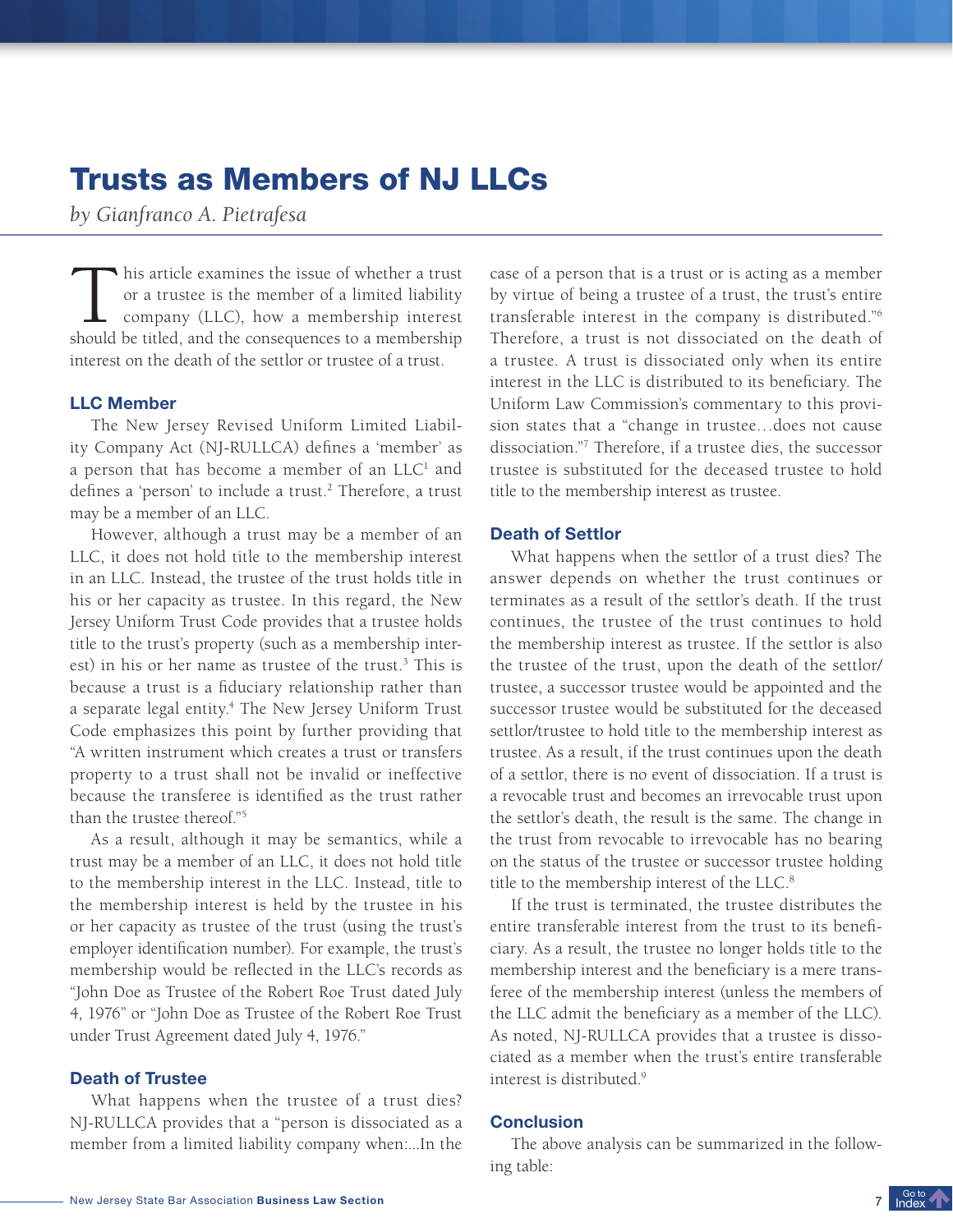| If, as to the Settlor | And, as to the Trust                                         | And, as to the Trustee | The Result as to the<br>Member is       |
|-----------------------|--------------------------------------------------------------|------------------------|-----------------------------------------|
| Settlor lives         | Trust continues                                              | Trustee dies           | Successor trustee holds title           |
| Settlor dies          | Trust continues                                              | Trustee lives          | Trustee still holds title               |
| Settlor dies          | Trust continues                                              | Trustee dies           | Successor trustee holds title           |
| Settlor dies          | Trust terminates and<br>distributes assets to<br>beneficiary | Trustee lives          | None; beneficiary is mere<br>transferee |
| Settlor dies          | Trust terminates and<br>distributes assets to<br>beneficiary | Trustee dies           | None; beneficiary is mere<br>transferee |

H.

*Gianfranco A. Pietrafesa is a partner of Archer & Greiner, P.C. in its Hackensack office, where he is a member of its business counseling group. He is a director and past chair of the Business Law Section and served on the select committee that drafted NJ-RULLCA.* 

# Endnotes

- 1. N.J.S.A. 42:2C-2 (definition of member).
- 2. N.J.S.A. 42:2C-2 (definition of person).
- 3. N.J.S.A. 3B:31-18(a)&(b) ("A trust may be created by (a) transfer of property under a written instrument *to another person as trustee* during the settlor's lifetime or by will or other written disposition taking effect upon the settlor's death [or] (b) written declaration by the owner of property that *the owner holds identifiable property as trustee*.") (emphasis added). *See also Restatement (Third) of Trusts*, §2 (definition of trust); *Restatement (Second) of Trusts*, §2 (definition of trust); comment d to *Restatement (Second) of Trusts*, §2.
- 4. *See Americold Realty Trust v. Conagra Foods, Inc.*, 136 S. Ct. 1012, 1016 (2016) ("Traditionally, a trust was not considered a distinct legal entity, but a fiduciary relationship between multiple people.) (internal quotations omitted; citations omitted). *But see* Reporter's Notes to comments a and i to *Restatement (Third) of Trusts*, §2 (noting the development of the concept that a trust is a separate entity).
- 5. N.J.S.A. 3B:31-19(d). The New Jersey Uniform Trust Code also includes a provision dealing with the personal liability of a trustee who holds an interest as a general partner, N.J.S.A. 3B:31-80. The key language in this provision is the phrase "a trustee who holds an interest as a general partner in a general or limited partnership." By analogy, a trustee holds an interest as a member of an LLC. Although not enacted in New Jersey, another section of the Uniform Trust Code provides that "a trustee may…, with respect to an interest in [an LLC],…take any action that may be taken by…[its] members…." Uniform Trust Code, §816(6).
- 6. N.J.S.A. 42:2C-46(h).
- 7. Uniform Law Commission August 19, 2015 Comment to RULLCA §602(9), which is the basis for N.J.S.A. 42:2C-46(h).